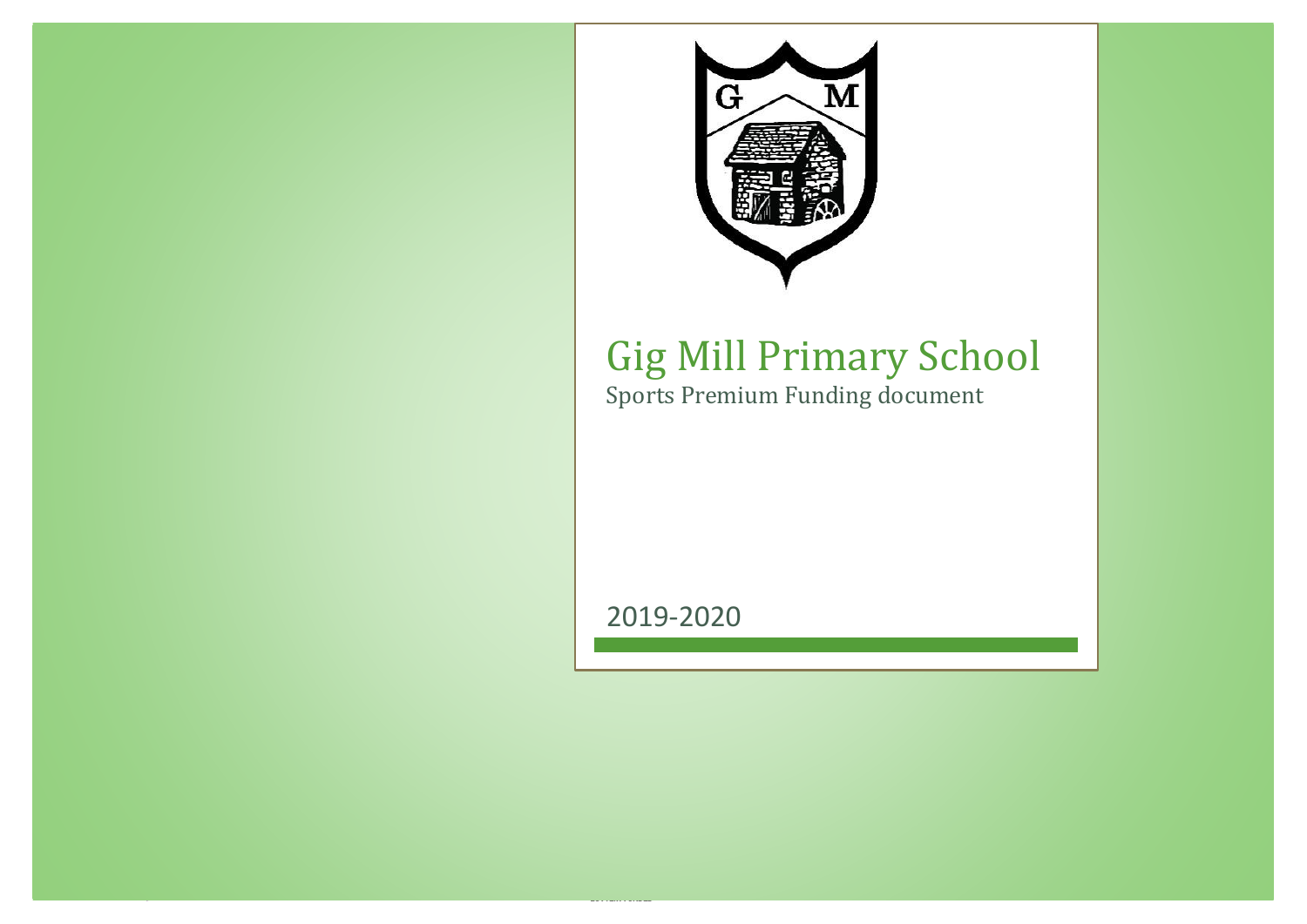Support for review and reflection - considering the 5 key indicators from DfE, what development needs are a priority for your setting and your students now and why? Use the space below to reflect on previous spend, identify current need and priorities for the future.

| Key achievements to date:                                                                                                                                                                                                                                                                                                | Areas for further improvement and baseline evidence of need:                                                                                                                                                         |
|--------------------------------------------------------------------------------------------------------------------------------------------------------------------------------------------------------------------------------------------------------------------------------------------------------------------------|----------------------------------------------------------------------------------------------------------------------------------------------------------------------------------------------------------------------|
| School Games Mark - Bronze award<br>Successful football team<br>Development of American football team<br>Development of Swimming team<br>Development of gymnastics team<br>More confident team in delivering PE<br>Training of Playtime leaders.<br>Increased participation in School Sport<br>Creation of a Sports Crew | School games mark<br>progression mapping of PE across the whole school<br>skills focused curriculum<br>more intra-school competitions<br>more inter-school competitions<br>creation of B and C teams for some events |

| Meeting national curriculum requirements for swimming and water safety                                                                                                                                                         | Please complete all of the below*: |
|--------------------------------------------------------------------------------------------------------------------------------------------------------------------------------------------------------------------------------|------------------------------------|
| What percentage of your current Year 6 cohort swim competently, confidently and proficiently over a distance<br>of at least 25 metres?                                                                                         |                                    |
| What percentage of your current Year 6 cohort use a range of strokes effectively [for example, front<br>crawl, backstroke and breaststroke]?                                                                                   |                                    |
| What percentage of your current Year 6 cohort perform safe self-rescue in different water-based<br>situations?                                                                                                                 |                                    |
| Schools can choose to use the Primary PE and Sport Premium to provide additional provision for swimming<br>but this must be for activity over and above the national curriculum requirements. Have you used it in this<br>way? |                                    |

\*Schools may wish to provide this information in April, just before the publication deadline.



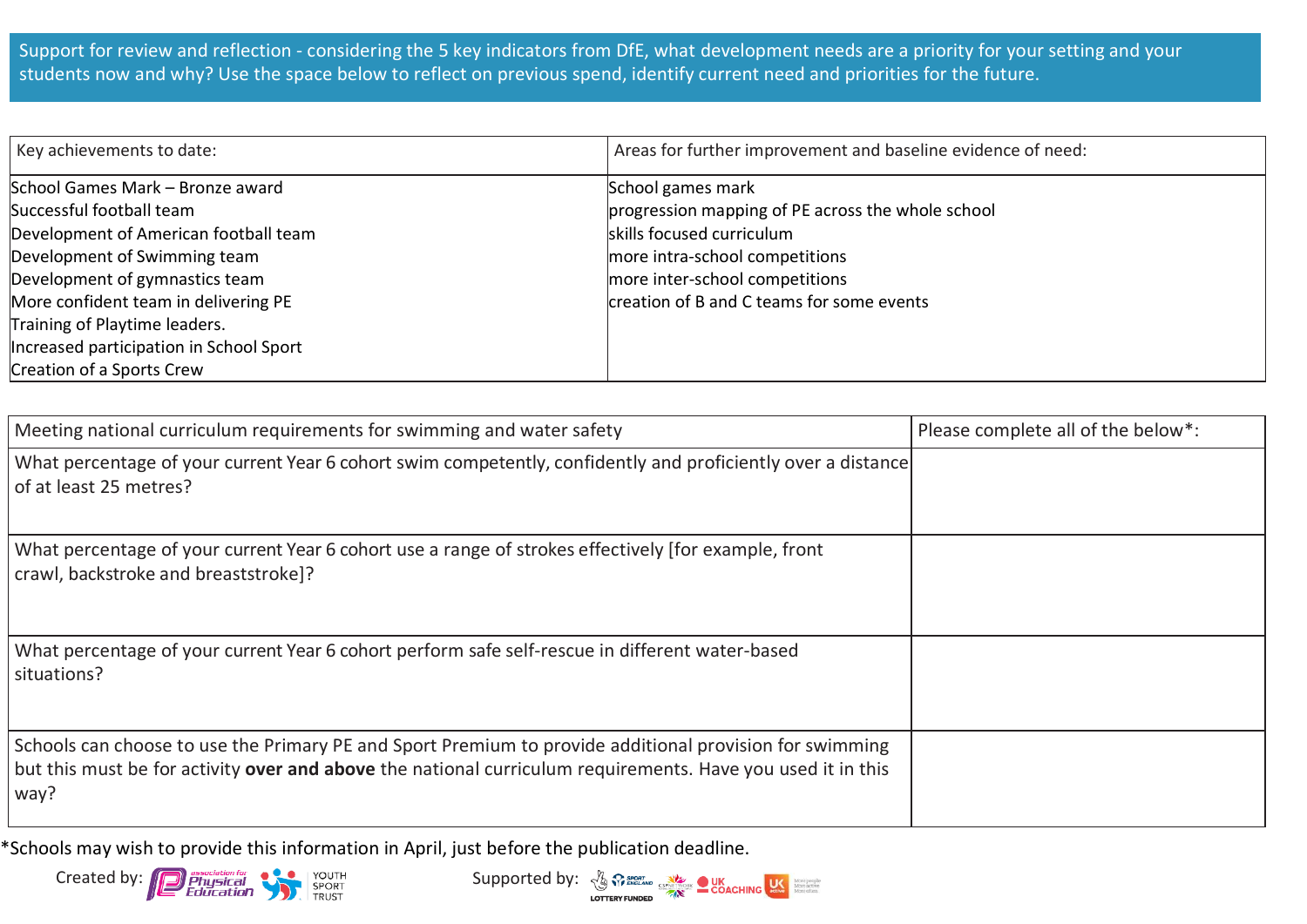## **Action Plan and Budget Tracking**

Capture your intended annual spend against the 5 key indicators. Clarify the success criteria and evidence of impact that you intend to measure to evaluate for students today and for the future.

| Academic Year: 2018-19                                                                                                                                                                                                     | Total fund allocated: £                                                                                                                                                                                                                                      | <b>Date Updated:</b>        |                                                                                                                                                                                                                                                        |                                                                                                                                                                                   |
|----------------------------------------------------------------------------------------------------------------------------------------------------------------------------------------------------------------------------|--------------------------------------------------------------------------------------------------------------------------------------------------------------------------------------------------------------------------------------------------------------|-----------------------------|--------------------------------------------------------------------------------------------------------------------------------------------------------------------------------------------------------------------------------------------------------|-----------------------------------------------------------------------------------------------------------------------------------------------------------------------------------|
| Key indicator 1: The engagement of all pupils in regular physical activity - Chief Medical Officer guidelines recommend that<br>primary school children undertake at least 30 minutes of physical activity a day in school |                                                                                                                                                                                                                                                              |                             | Percentage of total allocation:                                                                                                                                                                                                                        |                                                                                                                                                                                   |
| School focus with clarity on                                                                                                                                                                                               | Evidence and impact:<br>Actions to achieve:<br>Funding                                                                                                                                                                                                       |                             | %<br>Sustainability and suggested                                                                                                                                                                                                                      |                                                                                                                                                                                   |
| intended impact on pupils:                                                                                                                                                                                                 |                                                                                                                                                                                                                                                              | allocated:                  |                                                                                                                                                                                                                                                        | next steps:                                                                                                                                                                       |
| Employment of coach for a full day,<br>providing lunch time activities and<br>exercise as well as an afterschool club for<br>years 1-6                                                                                     | Coach to support the new active<br>lunchtimes when in school.<br>Young sports leaders trained up<br>alongside them with peer supporters.                                                                                                                     | £6865                       | Sports Plus in until March 20 very<br>good lunch time games ran by them, and develop a system where<br>children wanted to do these<br>throughout the week.                                                                                             | more training for lunchtime staff<br>activities are ran by children.<br>Continue with Sports Crew and                                                                             |
|                                                                                                                                                                                                                            | Improve the confidence of NQT's<br>delivery of PESS                                                                                                                                                                                                          |                             | Sports Crew created but halted by<br>COVID-19.<br>NQT confidence improved and well<br>supported throughout the year.                                                                                                                                   | training when feasible.<br>Continue to support all staff as no<br>new NQT for year 20-21.                                                                                         |
| Continue to purchase new equipment to Lunchtime support staff take PE<br>facilitate active lunchtimes for all<br>children                                                                                                  | equipment outside for children to use<br>safely and sensibly.                                                                                                                                                                                                | £563.71                     | reduction of first aid incidents and<br>behaviour challenges when<br>equipment was used on the<br>playground.                                                                                                                                          | encourage this to become a<br>regular lunchtime experience for<br>all children.                                                                                                   |
| Identify 'target children' who lack the<br>physical activity of others.                                                                                                                                                    | Identify the children that do not<br>regularly attend an afterschool<br>club/lunchtime club and encourage<br>them to take part in lunchtime<br>competitions. Cover/allow staff to lead<br>on this.<br>Train for Lunchtime staff<br>Bring in external coaches | Supply cover<br>$£250a$ day | lover 60% of those identified as<br>lacking physical activity joined a club encourage all targeted children to<br>and remained in the club for its<br>duration. All children targeted did<br>take part in volleyball club, although<br>not every week. | take part in extra-curricular<br>activities, use the same model as<br>inspiration. Find alternate clubs<br>which they may enjoy. Involve the<br>children in the decision process. |



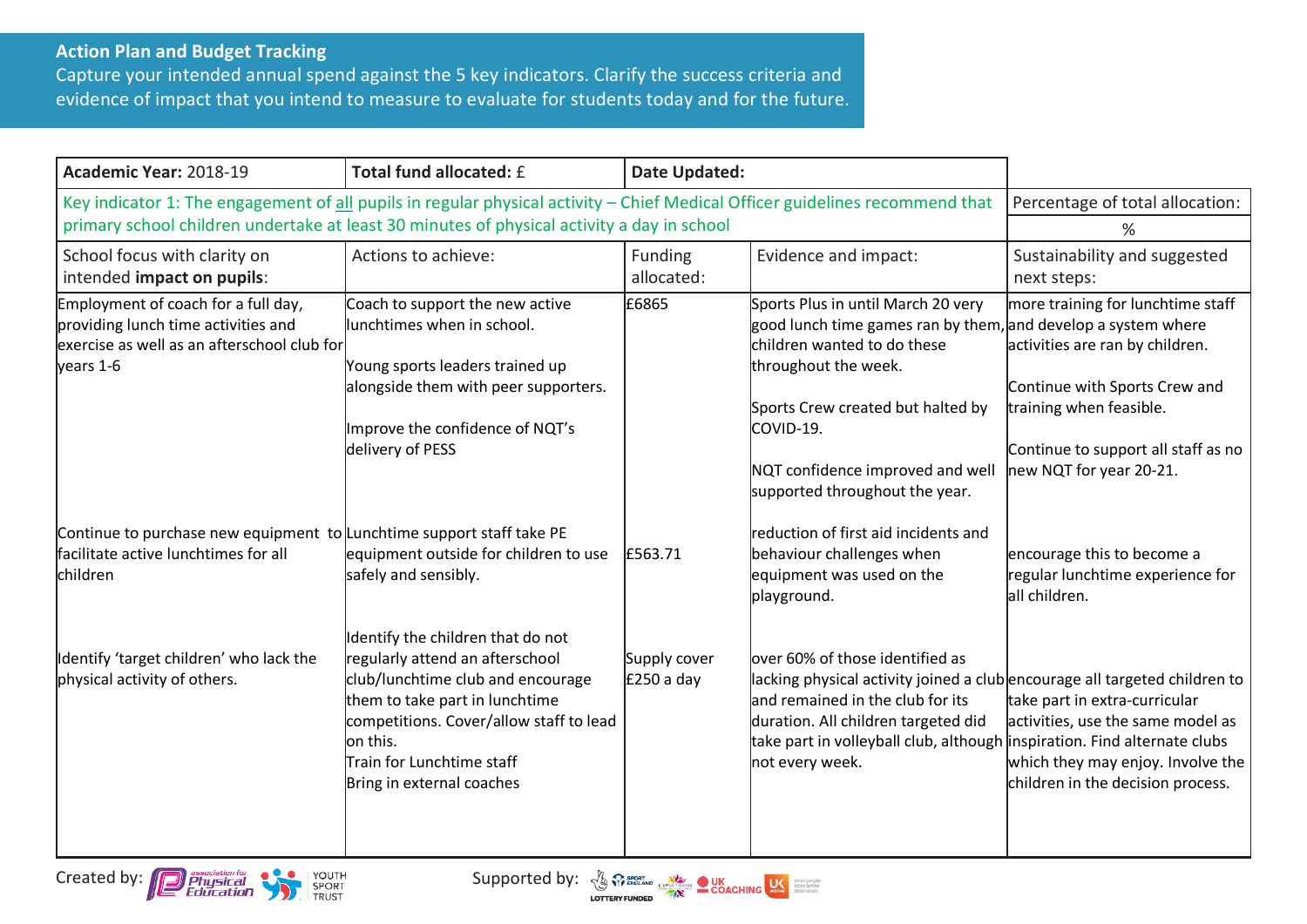| Key indicator 2: The profile of PE and sport being raised across the school as a tool for whole school improvement                                         |                                                                                                                                   |                                   |                                                                                                                                                                    | Percentage of total allocation:                                                                                                                                          |
|------------------------------------------------------------------------------------------------------------------------------------------------------------|-----------------------------------------------------------------------------------------------------------------------------------|-----------------------------------|--------------------------------------------------------------------------------------------------------------------------------------------------------------------|--------------------------------------------------------------------------------------------------------------------------------------------------------------------------|
|                                                                                                                                                            |                                                                                                                                   |                                   |                                                                                                                                                                    | %                                                                                                                                                                        |
| School focus with clarity on<br>intended impact on pupils:                                                                                                 | Actions to achieve:                                                                                                               | Funding<br>allocated:             | Evidence and impact:                                                                                                                                               | Sustainability and suggested<br>next steps:                                                                                                                              |
| Emphasis on School Games and the<br>different levels of competition available.<br>Join a local football league.                                            | Celebrate school success during<br>attendance of these events. Develop<br>newsletter blog following events.                       | £395 transport<br><b>E88 DSSA</b> | not achieved due to COVID-19.                                                                                                                                      |                                                                                                                                                                          |
| Sign up for Youth Sport trust support                                                                                                                      | Encourage a range of both pathway and<br>for fun activities.<br>Celebrate school's achievements in<br>external competitions.      | Swim England<br>£344.74<br>£210   | gave the children a focus to training lif this continues following COVID-<br>and encouraged more to join.<br>mentioned in newsletter and whole<br>school assembly. | 19, will continue this as children<br>enjoyed the added competition.<br>continue to provide this<br>opportunity to share success in<br>sport.                            |
| Sign up for Dudley School Sport<br>Partnership.                                                                                                            | Motivation to promote a healthy<br>balanced lifestyle and spread the<br>message to everyone, including the<br>parents and carers. |                                   | not DSSA events this year due to<br>COVID-19                                                                                                                       | changed the children's mindset                                                                                                                                           |
| New display in school to<br>encourage/celebrate sporting<br>achievements outside of school.                                                                | Get more children involved in sport<br>outside of school and celebrate this.<br>Create and add to display throughout<br>the year. | Supply cover<br>$£250a$ day       |                                                                                                                                                                    | about PE in and out of school,<br>children wanted to be praised and<br>celebrated for their achievements<br>- more children were joining clubs<br>and sharing successes. |
| Creation of new PE policy and<br>documentation for PE.<br>Develop a new PE progression document<br>outlining the develop of each area<br>through year 1-6. | Cover for PE lead to create.                                                                                                      | $£250a$ day                       | not yet shared due to COVID - 19                                                                                                                                   |                                                                                                                                                                          |



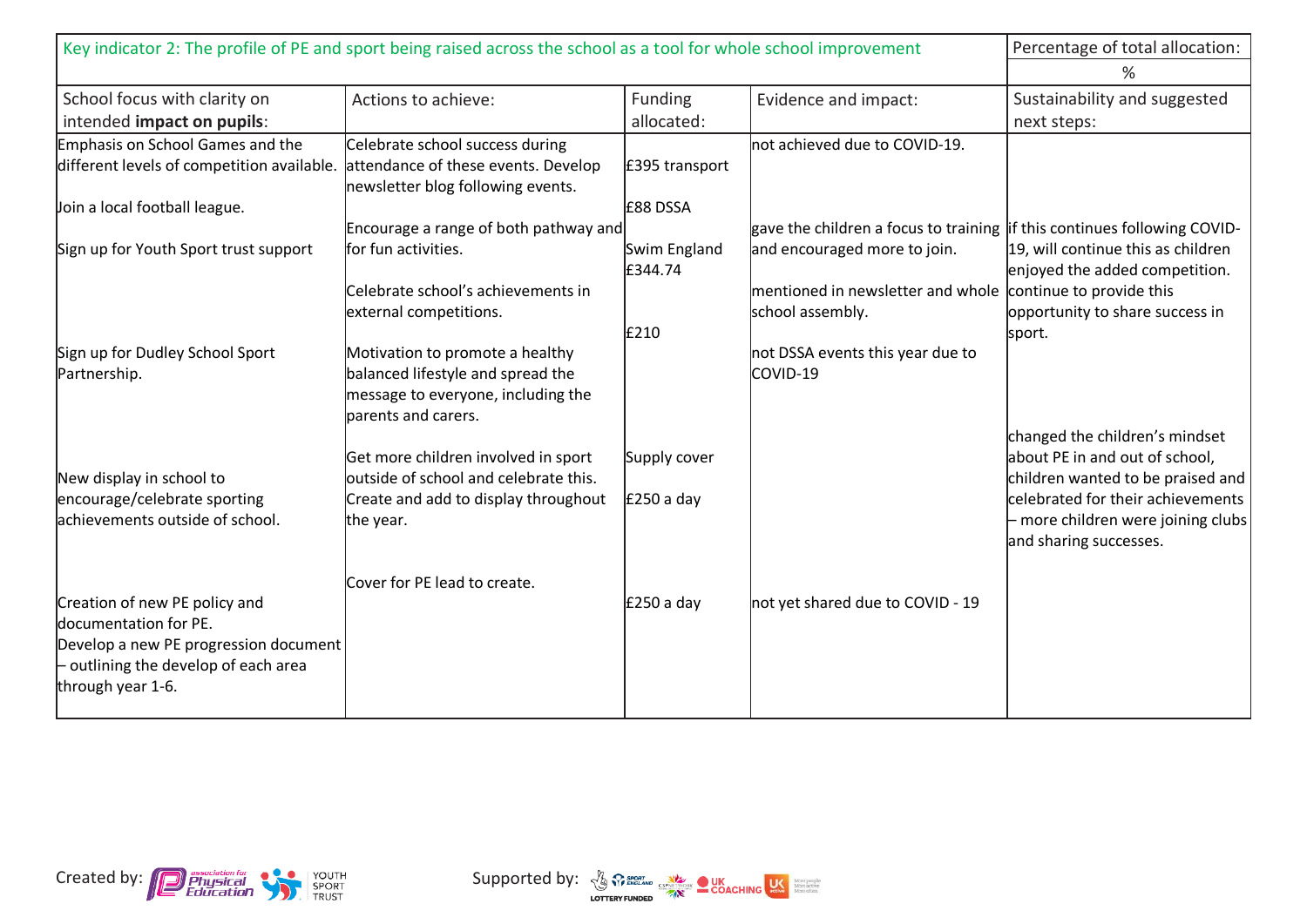| Key indicator 3: Increased confidence, knowledge and skills of all staff in teaching PE and sport                                           |                                                                                                                                                                      |                                                                                                                                                                                                                                                                   |                                                                                                                                                        | Percentage of total allocation:                                                                                                      |
|---------------------------------------------------------------------------------------------------------------------------------------------|----------------------------------------------------------------------------------------------------------------------------------------------------------------------|-------------------------------------------------------------------------------------------------------------------------------------------------------------------------------------------------------------------------------------------------------------------|--------------------------------------------------------------------------------------------------------------------------------------------------------|--------------------------------------------------------------------------------------------------------------------------------------|
|                                                                                                                                             |                                                                                                                                                                      |                                                                                                                                                                                                                                                                   |                                                                                                                                                        | %                                                                                                                                    |
| School focus with clarity on intended Actions to achieve:<br>impact on pupils:                                                              |                                                                                                                                                                      | Funding<br>allocated:                                                                                                                                                                                                                                             | Evidence and impact:                                                                                                                                   | Sustainability and suggested<br>next steps:                                                                                          |
| Employment of Sports Coach to help<br>team teach with all staff and focus mainly teach, seeing how different<br>on NQT's within the school. | Staff to use his planning and team<br>sports/activities are delivered,<br>building their confidence to then<br>deliver independently.                                | See Sports Plus<br>coach cost                                                                                                                                                                                                                                     | Lessons were well structured and<br>thought through - more emphasis<br>was placed on skill based learning<br>and children showed improved<br>progress. | implement progression plan to<br>follow alongside new confidence<br>in planning and delivering.                                      |
| Addition to the PE team.                                                                                                                    | Monitor and observe staff teaching PE<br>and facilitate support with planning<br>and delivery of PE. Cover of staff to<br>get them up to speed with<br>events/plans. |                                                                                                                                                                                                                                                                   | more focused support could be<br>implemented following an<br>observation and so planning and<br>delivery was improved quicker.                         | created a bank of good planning<br>and ideas to move forward as a<br>school next year. Continue to<br>support staff where necessary. |
| Staff release and CPD                                                                                                                       | <b>Extend the effectiveness of PE</b><br>delivery across a longer period of<br>time. Send staff to CPD/Sporting<br>events for knowledge requirements                 | a day                                                                                                                                                                                                                                                             | Supply cover £250 Was due to happen but COVID-19<br>canceled CPD and courses in spring<br>land summer term.                                            |                                                                                                                                      |
| Support staff with the medium term<br>planning of PE.                                                                                       |                                                                                                                                                                      |                                                                                                                                                                                                                                                                   |                                                                                                                                                        |                                                                                                                                      |
| Key indicator 4: Broader experience of a range of sports and activities offered to all pupils                                               |                                                                                                                                                                      |                                                                                                                                                                                                                                                                   | Percentage of total allocation:                                                                                                                        |                                                                                                                                      |
|                                                                                                                                             |                                                                                                                                                                      |                                                                                                                                                                                                                                                                   |                                                                                                                                                        | %                                                                                                                                    |
| School focus with clarity on intended Actions to achieve:<br>impact on pupils:                                                              |                                                                                                                                                                      | Funding<br>allocated:                                                                                                                                                                                                                                             | Evidence and impact:                                                                                                                                   | Sustainability and suggested<br>next steps:                                                                                          |
| Support swimming lessons for those not<br>attaining the National Curriculum<br>standard.                                                    | Allow funding to support lessons after<br>school to further push/support<br>children with their swimming ability.                                                    | cost of running<br>School Pool<br>£841.06                                                                                                                                                                                                                         | Booster sessions due to take place in<br>Summer term. COVID-19 meant this<br>was not possible.                                                         |                                                                                                                                      |
| All year groups to attend swimming<br>lessons.                                                                                              | Pay for coaches and swim staff along<br>with the running of the pool.                                                                                                |                                                                                                                                                                                                                                                                   |                                                                                                                                                        |                                                                                                                                      |
| New clubs offered as extra-curricular<br>activities.                                                                                        | With support from staff, external<br>providers and parent volunteers. New<br>clubs/sports/activities can be offered                                                  |                                                                                                                                                                                                                                                                   | Had netball, football, gymnastics,<br>American football, dance, cross                                                                                  | large number of children involved<br>in extra-curricular activities.                                                                 |
| Created by:<br>YOUTH<br><i>Physical</i><br>Education<br>SPORT<br>TRUST                                                                      | Supported by:                                                                                                                                                        | <b>The SP ENGLAND CSPINGTING &amp; UK DESCRIPTION OF A DESCRIPTION OF A DESCRIPTION OF A DESCRIPTION OF A DESCRIPTION OF A DESCRIPTION OF A DESCRIPTION OF A DESCRIPTION OF A DESCRIPTION OF A DESCRIPTION OF A DESCRIPTION OF A DES</b><br><b>LOTTERY FUNDED</b> |                                                                                                                                                        |                                                                                                                                      |